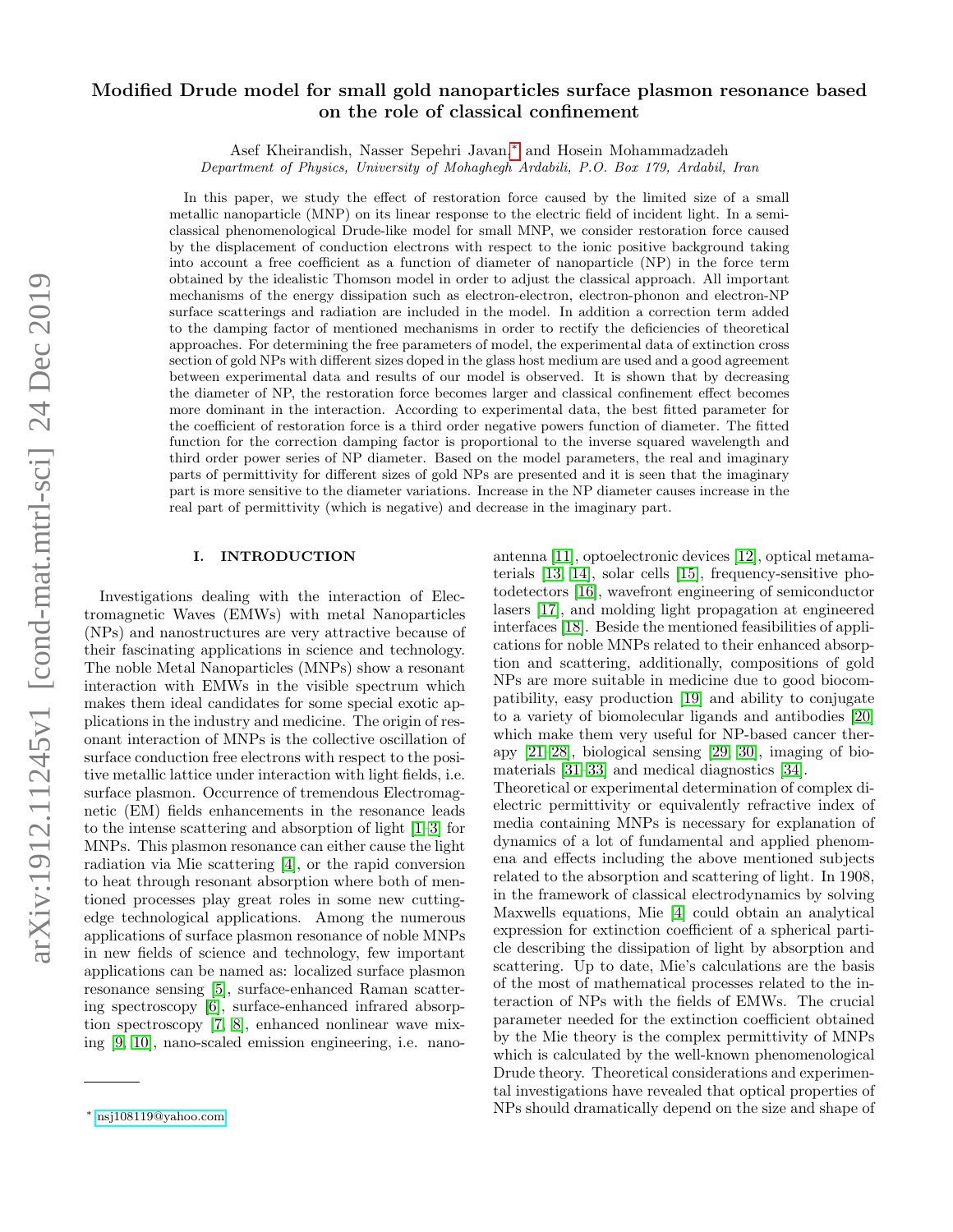NPs. In several experimental studies, since 1958, Fragstein with his coworkers Roemer [\[35,](#page-6-26) [36\]](#page-6-27) and Schoenes [\[37\]](#page-6-28) have investigated the complex refractive index of silver NPs dispersed in colloidal solutions and determined the considerable differences between them and permittivity of bulk medium when the NPs dimensions were smaller than the mean free path of the conduction electrons. Then by Gans and Happel [\[38\]](#page-6-29), the effect of particles shape on the linear optical constants of such MNPs solutions has been calculated via Mie theory, so that one could determine the contribution of size and shape changes in the refractive index, separately. They measured linear optical constants of gold hydrosols and discovered that the changes in these values with respect to the bulk state are considerable only for the NPs including few atoms then they made conclusion that this difference arises from the additional electron scattering mechanism caused by the collision of conduction electrons with the particle surface that reduces their effective mean free path which is called the free path effect. To date, the free path effect is recognized as the main responsible factor for interpreting changes in the optical constants of MNPs with respect to the bulk state. There are a lot of theoretical and experimental studies where the modified Drude model is used for showing size dependence of MNPs permittivity only by adding free path effect on the damping coefficient of conduction electrons, just as a few examples see [\[39–](#page-6-30)[53\]](#page-6-31).

For an individual MNP, beside the occurrence of additional surface scattering caused by the limitation of the free path of conduction electrons, restriction of size of particle should lead to the appearance of restoring force caused by the displacement of electrons with respect to the background positive charges via exerting electric field of EMW. Such a linear restoring force reveals in atomic clusters using Thompson model [\[2\]](#page-6-32). Considering restoring force in dynamic equation of conduction electrons leads to the appearance of the resonance characteristic √ frequency of  $\omega_{res} = \omega_p / \sqrt{3}$ , where  $\omega_p$  is the plasma frequency of conduction free electrons  $[2]$ . Sometimes  $\omega_{res}$ is called the classical surface-plasmon frequency. Considering Mie theory for absorption of light by small MNPs with permittivity  $\varepsilon$  doped in a background medium with permittivity  $\varepsilon_m$ , such a resonance frequency can be predicted when  $\varepsilon = -2\varepsilon_m$  [\[4\]](#page-6-2). In the simplifying limit of Γ <<  $ω_p$ , where Γ is the damping factor related to the various mechanisms of electron scattering, this condition leads to the maximum absorption of light at the resonance frequency  $\omega_{res} = \omega_p / \sqrt{1 + 2\varepsilon_m}$  which reduces to  $\omega_p/\sqrt{3}$  in the case of considering air as the surrounding medium, i.e.  $\varepsilon_m = 1$  [\[4\]](#page-6-2). It would be interesting to know that in such resonance condition, the polarizability of an MNP exposed to an electric field shows resonant behavior as well [\[2\]](#page-6-32). All the mentioned facts in this paragraph, may emphasize on the importance of considering restoring force in dynamical problems related to the interaction of EMWs with MNPs in the classical regime. In some studies related to the interaction of EMWs with

systems including MNPs, in classical momentum equation, the restoring force which can predict the resonance frequency is considered [\[54–](#page-6-33)[67\]](#page-7-0) but surprisingly it is absent in the dynamics of the most of the studies related to the Drude-based problems and as it is mentioned in the previous paragraph, they considered only the free path limitation on the dynamics of conduction electrons in MNPs. In some studies related to the plasmonics of metallic nanostructures, for extraction of permittivity of system by Drude-based models, in the equation of motion of damped harmonic oscillation, the restoring force is considered and the related spring constant is determined by simulation [\[68–](#page-7-1)[73\]](#page-7-2). In this article using a simple Drude-like model that considers the restoration force, the complex permittivity of an individual gold NP is studied. Important mechanisms of conduction electron scattering including electron-electron, electron-phonon, electron-surface and radiation as well are considered via well-known theoretical relations and a correction term is added in order to correct some shortages of theories. Also, a correction coefficient is considered for the restoring force in order to rectify the shortages of ideal model of Thompson. Estimation for free parameters of system is accomplished by considering experimental data for extinction coefficient of gold NPs with different sizes doped in the glass. Results show a good agreement between experiments and our model.

#### II. THOMSON MODEL FOR SMALL MNP

We use classical Thomson model [\[74\]](#page-7-3) for describing interaction of EMW with spherical MNP. Even though this model was unsuccessful for describing atomic structure but it is still convenient for constructing classical theories in the light-cluster interaction phenomena [2]. In this model, it is supposed that conduction electrons of N individual atoms are homogenously distributed inside a sphere with radius  $R$  and background positively charged ions which are distributed homogenously as well, are immobile. If the average separation of atoms is d, then the density of atoms or equivalently the density of background ions is  $n_a = 1/d^3$  while we denote the density of conduction electrons as  $n_e = ZNe/[(4/3)\pi R^3]$ , where e is the magnitude of electron charge and  $Z$  is the number of conduction electrons for each atom. For a small NP exposed to the low-intensity EM fields where its radius is much less than the wavelength,  $R \ll \lambda$ , one can neglect the spatial variation of EM fields inside the NP and suppose that the same forces act on all conduction electrons at a moment. The motion equation of electrons inside the NP confined to the radius  $R$ , can be written as

$$
m\ddot{\mathbf{x}}_{\mathbf{i}} = -e\mathbf{E_0}(\mathbf{x}_\mathbf{i}, t) - e\mathbf{E_p}(\mathbf{x}_\mathbf{i}, t) - m\Gamma\dot{\mathbf{x}}_{\mathbf{i}}
$$

$$
+ \frac{1}{4\pi\varepsilon_0} \sum_{j \neq i}^{ZN} \frac{e^2}{|\mathbf{x}_\mathbf{i} - \mathbf{x}_\mathbf{j}|^3} (\mathbf{x}_\mathbf{i} - \mathbf{x}_\mathbf{j}), \quad i = 1, 2, ..., ZN, \quad (1)
$$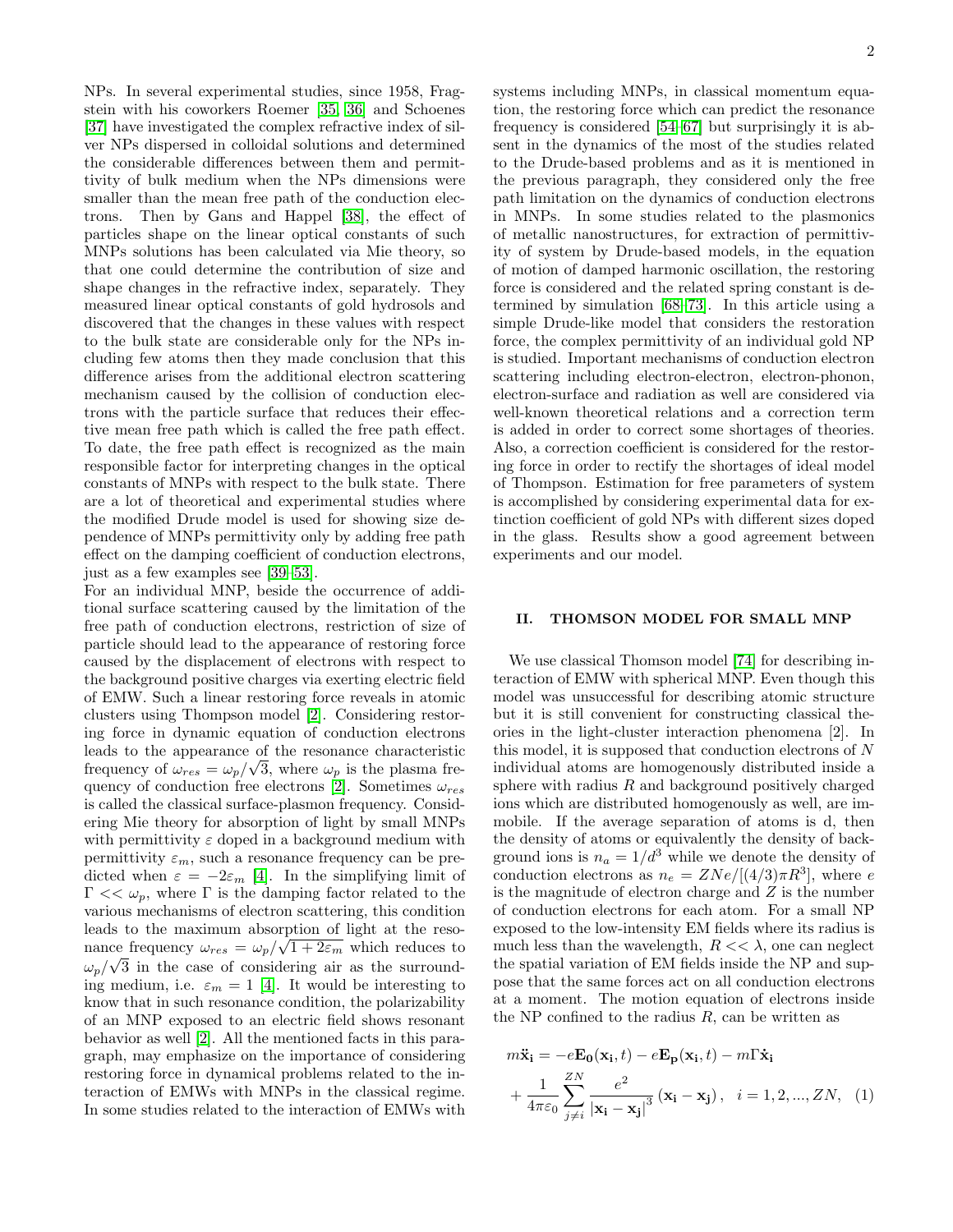where  $m$ ,  $\mathbf{x_i}$ ,  $\varepsilon_0$  and  $\Gamma$  are electron mass, the ith electron position vector, permittivity of vacuum, and damping factor related to any kind of energy dissipation mechanisms, respectively. At the right side of Eq. (1), the first term is the force of external electric field, the second term describes the force caused by the background positive ions and the last term denotes the electron-electron interaction. Using Gauss's law, one can easily obtain the following equation for the electric field of the background ions

$$
\mathbf{E}_{\mathbf{p}} = \frac{en_e}{3\varepsilon_0} \mathbf{x_i} = \frac{m\omega_p^2}{3e} \mathbf{x_i},\tag{2}
$$

where  $\omega_p = \sqrt{n_e e^2/m \varepsilon_0}$  is the plasma frequency. Introducing the well-known concept of center of mass for conduction electrons as

$$
\mathbf{X} = \frac{1}{ZN} \sum_{i=1}^{ZN} \mathbf{x_i},\tag{3}
$$

and using it in Eq. (1) after doing summation on motion equations of the whole electrons existing inside the NP, one can reach to the following well-known damped harmonic oscillation equation for the center of mass displacement

$$
\ddot{\mathbf{X}} + \Gamma \dot{\mathbf{X}} + \frac{\omega_p^2}{3} \mathbf{X} = -\frac{e}{m} \mathbf{E_0(t)},\tag{4}
$$

where the term related to the electron-electron interactions vanishes during summation process because of the action-reaction law.

#### III. MODIFIED DRUDE MODEL

For a metal bulk system, considering free electrons via ignoring the third term in the left side of Eq. (4) and taking into account a monochromatic field oscillating with frequency  $\omega$ , i.e.  $E_0 \sim e^{-i\omega t}$ , one can obtain the following equation for the permittivity of bulk metal

$$
\varepsilon_{bulk} = 1 - \frac{\omega_p^2}{\omega^2 + i\Gamma_{bulk}\omega},\tag{5}
$$

where we used index bulk to distinguish bulk system with confined one. Considering the role of inner electrons in atoms, Eq. (5) reads

$$
\varepsilon_{bulk} = \varepsilon_{\infty} - \frac{\omega_p^2}{\omega^2 + i\Gamma_{bulk}\omega},\tag{6}
$$

where  $\varepsilon_{\infty}$  reflects interaction of inner electrons with light and itself can be written in the form [\[4\]](#page-6-2)

$$
\varepsilon_{\infty} = 1 + \sum_{j=1}^{N_o} \frac{\omega_{pj}^2}{(\omega_j^2 - \omega^2) - i\Gamma_j \omega},\tag{7}
$$

where  $N<sub>o</sub>$  denotes the number of Lorentz oscillators, j presents the special kinds of electrons located at inner levels having similar behavior during interaction with light fields,  $\omega_{pj}$ ,  $\omega_j$  and  $\Gamma_j$  are the plasma frequency related to the special kind of electrons population, their resonant frequency and their damping factor, respectively, which can be measured experimentally.

For an NP with limited size, in Eq. (4), considering the third term related to the restoration force leads to the special resonance frequency for free electrons at √  $\omega_p/\sqrt{3}$  which called plasmon frequency. As experimental measurements show, the place of plasmon frequency extremely differs from  $\omega_p/\sqrt{3}$  which can be referred to the existence of electron damping. As mentioned in the introduction section, in the most of works related to the calculation of optical parameters of NPs, restoring force is ignored from dynamical models and the size effect is only considered in damping factor by introducing new socalled surface scattering mechanism which is caused by the limitation of mean free path of electrons confined in an NP. Even though, for NP whose radius is greater than or comparable with light wavelength, considering the idealistic model in which all conduction electrons treat in the same manner, cannot be correct, however effect of background ions on electrons which reflects the classical confinement characteristic of system cannot be ignored. Here, we consider the restoration force by multiplying it with a coefficient which is a function of radius and introduce the permittivity of an individual NP as

$$
\varepsilon_n = \varepsilon_{bulk} + \frac{\omega_p^2}{\omega^2 + i\Gamma_{bulk}\omega} - \frac{\omega_p^2}{\omega^2 - \alpha\omega_p^2 + i\Gamma_n\omega}, \quad (8)
$$

where the sum of two first terms of the right hand is  $\varepsilon_{\infty}$  for the bulk metal,  $\Gamma_{Bulk} = 0.07 \times 10^{15} s^{-1}$ [\[75\]](#page-7-4) and the last term denotes the contribution of conduction electrons of limited NP.  $\alpha$  is a function of NP radius which should vanish for large particles and in ideal case of zero radius should limit to the well-known value of 1/3.  $\Gamma_n$  stands for the damping factor of electrons in a confined region of NP and will be calculated as

$$
\Gamma_n = \Gamma_{e-e} + \Gamma_{e-ph} + \Gamma_{rad} + \Gamma_{surf} + \Gamma_{cor}, \qquad (9)
$$

 $\Gamma_{e-e}$  is the damping factor related to the scattering of an electron by another one in a bulk lattice of metal which can be calculated by the well-known theoretical relationship derived by Lawrence and Wilkins [\[76,](#page-7-5) [77\]](#page-7-6)

$$
\Gamma_{e-e} = \frac{\pi^2}{24\hbar E_F} \left[ \left( k_B T \right)^2 + \left( \hbar \omega \right)^2 \right],\tag{10}
$$

where  $\hbar = h/(2\pi)$ , h is the Plancks constant,  $E_F$ ,  $k_B$ and T are the Fermi energy, the Boltzmanns constant and temperature, respectively.

 $\Gamma_{e-ph}$  is the damping factor concerned with the energy dissipation due to the interaction of conduction electrons with metallic lattice which is obtained using the theoret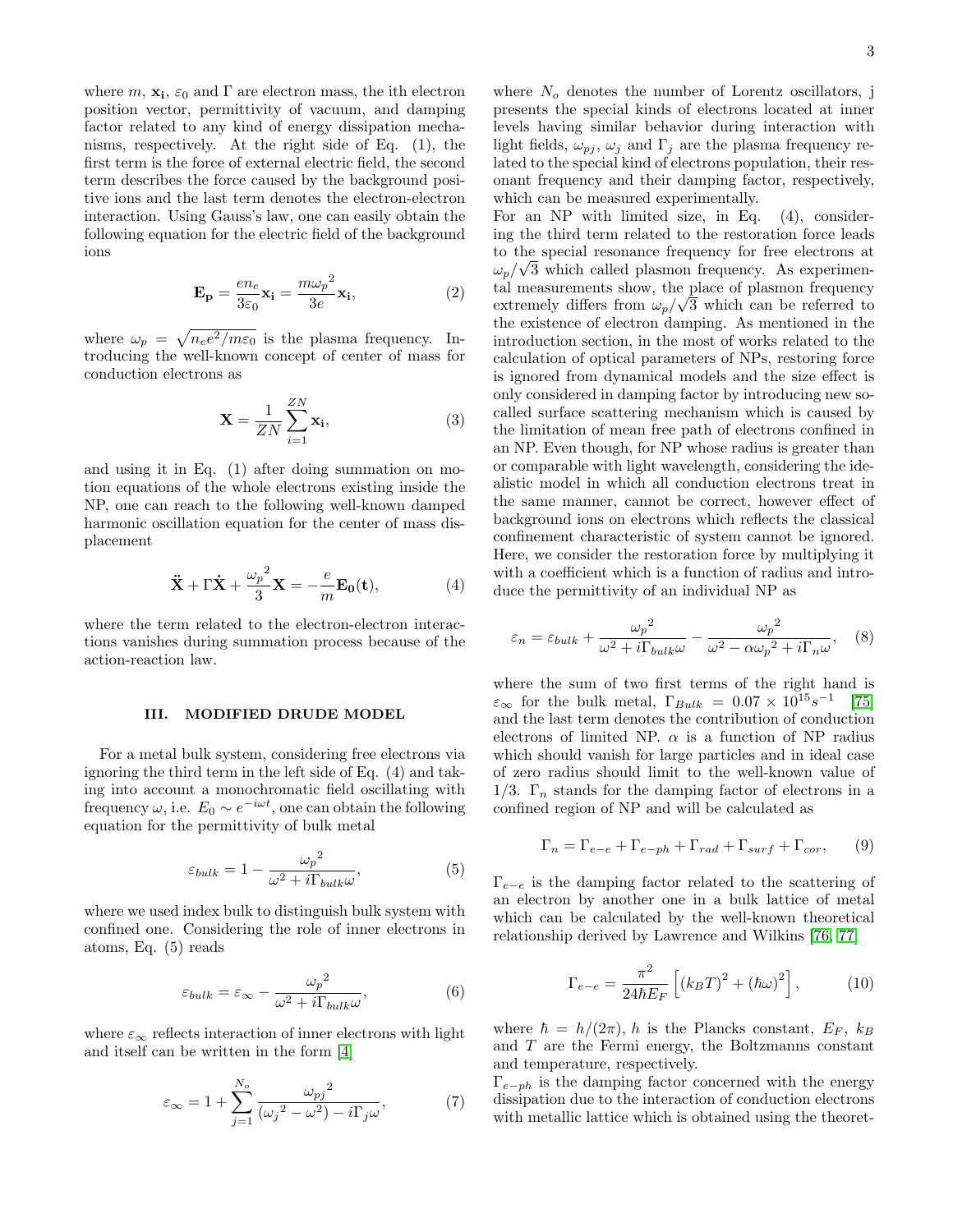ical relation derived by Holstein [\[78,](#page-7-7) [79\]](#page-7-8) as following

$$
\Gamma_{e-ph} = \Gamma_0 \left( \frac{2}{5} + \frac{4T^5}{\theta_D^5} \int_0^{\frac{\theta_D}{T}} \frac{z^4}{e^z - 1} dz \right), \tag{11}
$$

where  $\theta_D$  is the Debye temperature and  $\Gamma_0$  is a constant that can be achieved through the fitting procedure of the bulk permittivity for the frequency interval which is located below the interband transition threshold.

 $\Gamma_{rad}$  denotes the damping factor caused by the radiation of accelerated electrons and it can be derived by classical electrodynamic considerations using Abraham-Lorentz force as the following simple relation [\[80\]](#page-7-9)

$$
\Gamma_{rad} = \frac{\omega_p^2 V \omega^2}{6\pi c^3},\tag{12}
$$

where  $V = (4/3)\pi R^3$  is the NP volume and c is the light speed in vacuum.

The damping factor  $\Gamma_{surf}$  is related to the limitation of mean free path of electrons bounded inside an MNP. It can be calculated through the scattering mechanism of a free electron by the surface of MNP. We use the following formula for considering contribution of size limitation in the energy dissipation [\[81\]](#page-7-10)

$$
\Gamma_{surf} = \frac{Av_f}{L_{eff}}.\tag{13}
$$

where A is a dimensionless parameter whose value can be obtained considering some details of the scattering mechanism and has own scientific story which will be mentioned briefly,  $v_f = 1.4 \times 10^6 m/s$  is the Fermi velocity for gold and  $L_{eff}$  is the reduced mean free path of electrons. Employing a geometrical probability method, Coronado and Schatz [\[82\]](#page-7-11) extracted the following simple equation for the reduced mean free path  $L_{eff} = 4V/S$ , where  $V$  and  $S$  are the volume and surface area of an NP with arbitrary curved shape. This term is related to totally inelastic scattering of conduction electrons by the surface of MNP and states the mean chord distance of any two arbitrary points located on the particle surface[\[83\]](#page-7-12). Even though we know that parameter A should empirically have relation with the shape of MNP, however determining its value is the place of argument. In Ref. [\[82\]](#page-7-11), a value near to unity is suggested to the parameter A, but value  $A = 0.33$  is proposed by Berciaud et al. [\[84\]](#page-7-13) by fitting values of parameters related to the absorption of light by the single gold NP.

 $\Gamma_{cor}$  is a correction term which we add to the damping factor in order to adjust theoretical formulae by considering experimental data. Two first terms of Eq. (9) are related to the dominant dissipation mechanisms for the bulk metal system which should be corrected for the limited size of an NP because of the quantum confinement effects. On the other hand some mechanisms like existence of defects in the lattice does not take into account. Therefore, in order to match theoretical results with experimental ones we will determine this term by trial and error method which will be explained in numerical section in detail.



FIG. 1: The calculated extinction cross section (solid line) and the experimentally measured one (dotted line) in dependence of wavelength for NP diameters of 4, 4.4, 4.7, 4.9, 5.2, 5.4nm (from bottom to top).

## IV. NUMERICAL ANALYSIS

To extract the free parameters of the model, i.e.  $\alpha$  and  $\Gamma_{cor}$ , we use some experimental data related to the linear interaction of light with NPs. Extinction cross section of media including MNPs is the well-known experimental data that we can employ them to guess the model parameters. The extinction cross section is defined as the sum of the absorption cross section and the scattering one which can be expressed as following by using Mie theory [\[4\]](#page-6-2)

$$
C_{ext} = \frac{2\pi}{k^2} \sum_{n=1}^{\infty} (2n+1) \text{Re}(a_n + b_n), \tag{14}
$$

$$
a_n = \frac{m\psi_n(mx)\psi'_n(x) - \psi_n(x)\psi'_n(mx)}{m\psi_n(mx)\xi'_n(x) - \xi_n(x)\psi'_n(mx)},
$$
 (15)

$$
b_n = \frac{\psi_n(mx)\psi'_n(x) - m\psi_n(x)\psi'_n(mx)}{\psi_n(mx)\xi'_n(x) - m\xi_n(x)\psi'_n(mx)},\tag{16}
$$

where  $x = 2\pi NR/\lambda$  is the size parameter,  $m = N_1/N$ is the relative refractive index, where  $N_1$  and N are the refractive indices of particle and background medium, respectively,  $\psi_n(x)$  and  $\xi_n(x)$  are Riccati-Bessel functions. For small particles, i.e.  $R/\lambda \ll 1$ , the extinction cross section reduces to

$$
C_{ext} = 4\pi R^2 \text{Im} \left\{ \frac{m^2 - 1}{m^2 + 2} \left[ 1 + \frac{x^2}{15} \left( \frac{m^2 - 1}{m^2 + 2} \right) \right. \right. \times \frac{m^4 + 27m^2 + 38}{2m^2 + 3} \right] \bigg\} + \frac{8}{3} x^4 \text{Re} \left[ \left( \frac{m^2 - 1}{m^2 + 2} \right)^2 \right] \tag{17}
$$

which in the case of very small particles or linear regime of  $x$ , limits to the well-known relationship for Rayleigh scattering as following

$$
C_{ext} = 4x\pi R^2 \text{Im}\left(\frac{\varepsilon - \varepsilon_m}{\varepsilon + 2\varepsilon_m}\right). \tag{18}
$$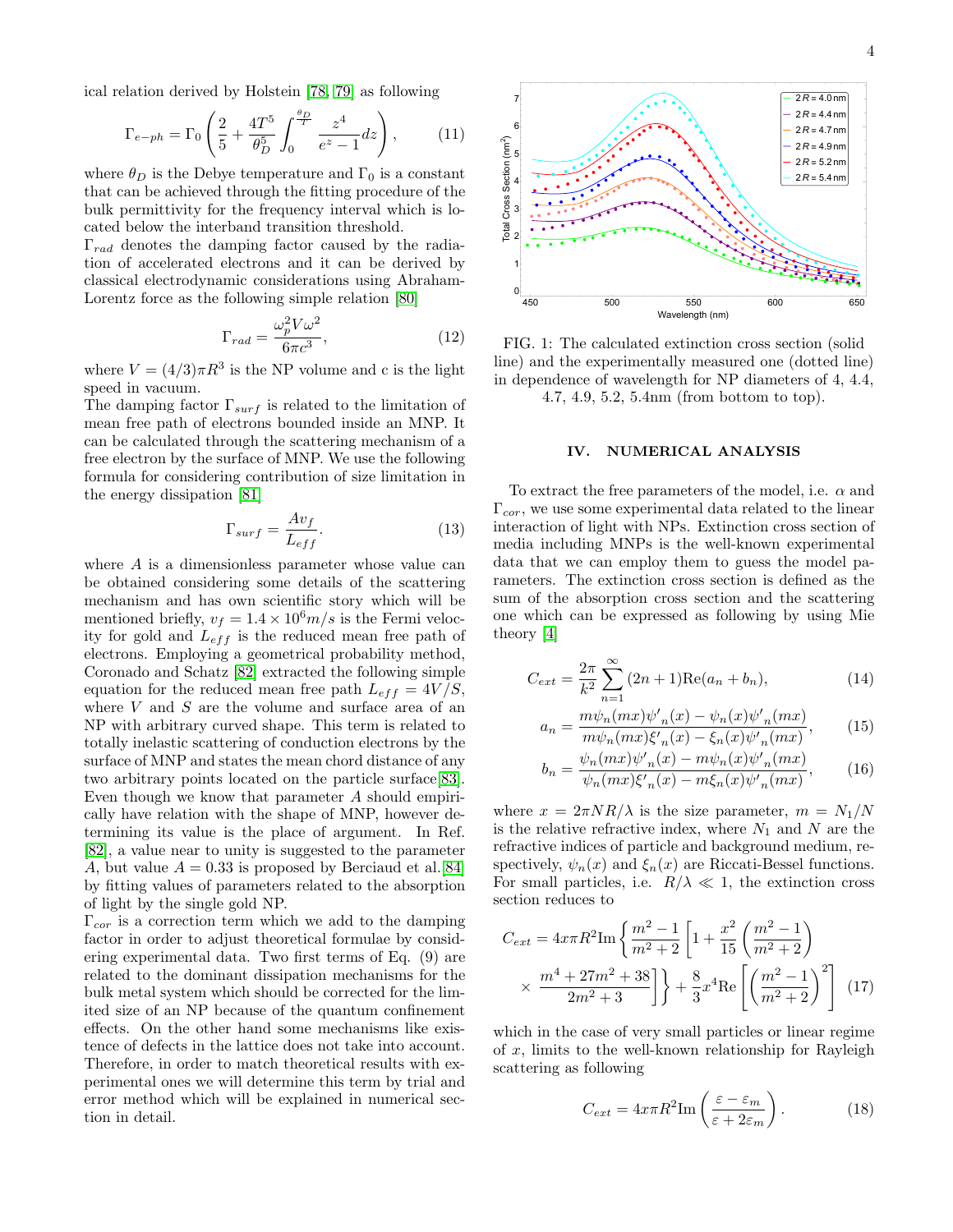

FIG. 2: Variations of parameter  $\alpha$  as a function of NP diameter

In Fig. 1, the extinction cross section of an individual gold NP doped in a glass background medium has been plotted for different sizes of small spherical NPs  $(2R <$  $10nm$ ). The dotted lines are obtained experimentally by Kreibig and Vollmer [\[2\]](#page-6-32) and the solid ones show our model results. Trial and error procedure for obtaining best fit for the extinction cross section reveals that the best fitted functions for  $\alpha$  and  $\Gamma_{cor}$  are as following

$$
\alpha = \alpha_0 + c_1 \frac{1}{R} + c_2 \frac{1}{R^2} + c_3 \frac{1}{R^3},\tag{19}
$$

$$
\Gamma_{cor} \times 10^{-20} = d_1 \frac{1}{\lambda^2} + d_2 \frac{R^2}{\lambda^2} + d_3 \frac{R^3}{\lambda^2},\tag{20}
$$

where

$$
\alpha_0 = -0.314, c_1 = 2.052 \text{nm}, c_2 = -4.399 \text{nm}^2,
$$
  
\n
$$
c_3 = 3.176 \text{nm}^3,
$$
  
\n
$$
d_1 = -1.084 \text{nm}^2, d_2 = 8.615 \times 10^{-2},
$$
  
\n
$$
d_3 = -3.883 \times 10^{-2} \text{nm}^{-1},
$$
\n(22)

and all lengths are in nm.

It should be better to mention that we could choose other functionalities for free parameters in order to exactly fit the model and experimental data, however we choose the above forms because of their simplicity and being physically meaningful as well. The first and third terms of  $\Gamma_{cor}$  have the same form of the electron-electron and radiation scattering terms with respect to the radius of NP and light wavelength. These terms are negative and it indicates that the total amounts of the mentioned scattering terms become smaller by considering experimental corrections. The second term in Eq. (20) which is positive, has the functionality form of  $(R/\lambda)^2$  and it can be interpreted as the contribution of other ignored mechanisms of scattering and quantum corrections as well. The parameter  $\alpha$  is the function of negative powers of R and it is independent of wavelength. In Fig. (2), the parameter  $\alpha$  is presented as a function of NP diameter in nanometer. Increase in the NP diameter causes the decrease in  $\alpha$  which is a logical behavior. Its value decreases

approximately from 0.009 to 0.0035 when NP diameter increases from 4nm to 5.4nm, respectively. As it is mentioned earlier, we expect that by growing the size of NP, classical confinement effect (or in other words, appearing the restoring force) fades out and for large size NPs, it vanishes. The largest value for  $\alpha$  which can be predicted by primitive classical theories is 1/3.

In Fig. (3-a) and Fig. (3-b), we have plotted  $\Gamma_{cor}$  and  $\Gamma_n$  as a function of light wavelength for different NP sizes. For all cases,  $\Gamma_{cor}$  is negative and its absolute value is an increasing function of NP diameter which in turn causes that the parameter  $\Gamma_n$  becomes a decreasing function of NP size. It is clear that increase in the wavelength causes the decrease in both parameters  $|\Gamma_{cor}|$  and  $\Gamma_n$  at a fixed NP diameter size. The average value of  $\Gamma_n$  for small size NPs varies from  $10^{15}s^{-1}$  to  $0.7 \times 10^{15}s^{-1}$  when wavelength changes from 450nm to 650nm, respectively.

In Fig. (4-a) and Fig. (4-b), the real and imaginary parts of gold NP permittivity is presented for different small size NPs and bulk gold metal as well. The data of bulk medium have been taken from Ref [\[85\]](#page-7-14). As an example for metal, the real part of permittivity is negative for all cases and in a fixed wavelength, increase in the diameter of NP causes the decrease in the absolute value of real part. It is clear from Fig. (4-b) that increase in



FIG. 3: Variations of (a)  $\Gamma_{Cor}$  and (b)  $\Gamma_n$  as a function of wavelength for nanosphere diameters of 4, 4.4, 4.7, 4.9, 5.2, 5.4nm. The order of diameter increase is from top to bottom.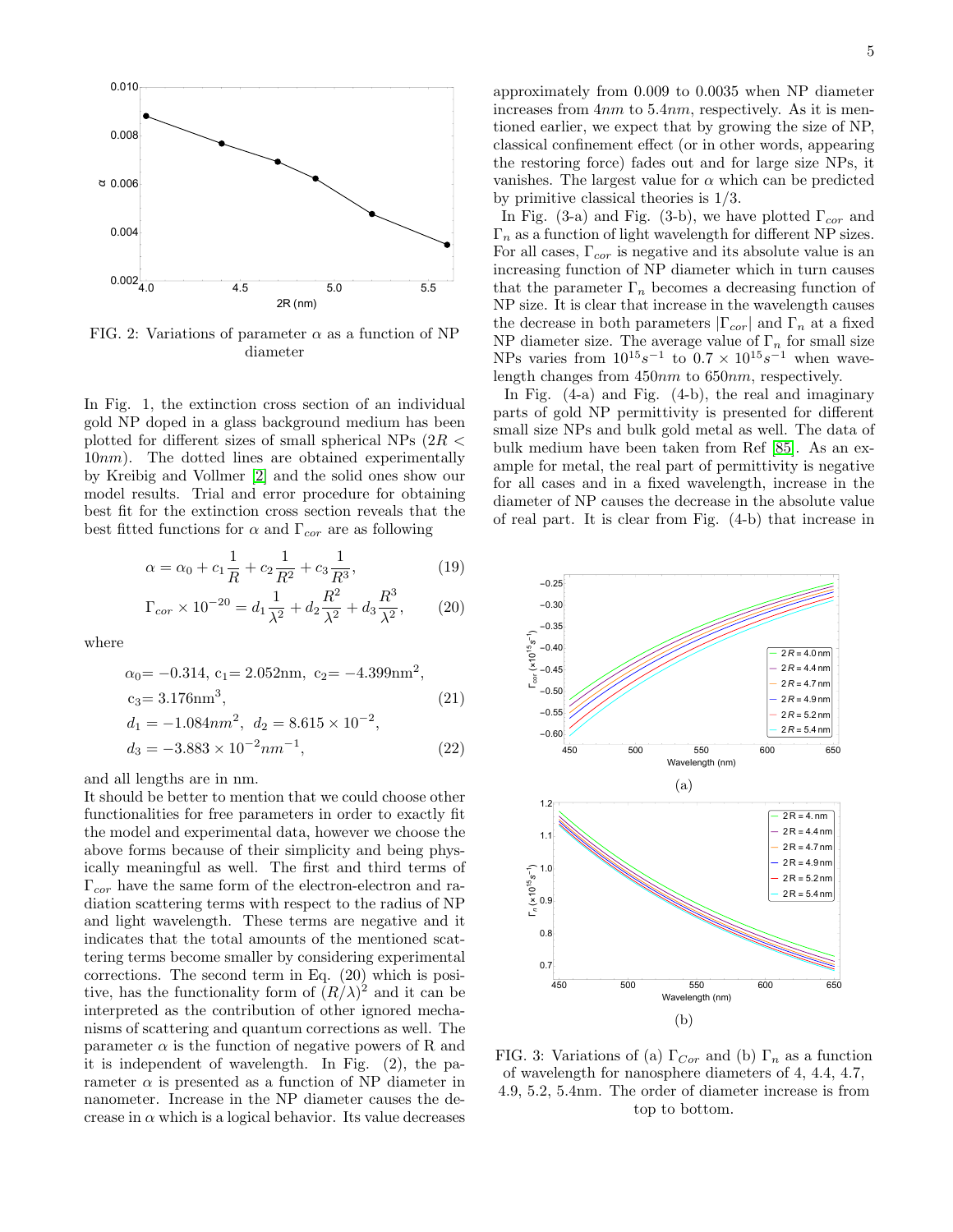

FIG. 4: Variations of (a) real and (b) imaginary parts of permittivity as a function of wavelength for nanosphere diameters of 4, 4.4, 4.7, 4.9, 5.2, 5.4nm and bulk case as well. The order of diameter increase for graphs (a) is

from bottom to top and for graphs (b) is inversely.

the size of NP causes the decrease in the imaginary part of permittivity. Totally, variations of permittivity values with respect to the NP size variations are more considerable for the imaginary part which reflects the absorption characteristic of medium. Especially, dependence of imaginary part on the NP size is more evident at high wavelengths or low photon energies. There are no experimental data for direct measurement of gold NP permittivity and only the permittivity of gold thin films can be found in Refs [\[85–](#page-7-14)[92\]](#page-7-15). Recently, Karimi et al.[\[93\]](#page-7-16) have been proposed a size-dependent plasma frequency model for MNP permittivity in quantum regime and similar theoretical results are obtained for the real and imaginary parts of gold small NPs. They interpreted the intense dependence of imaginary part on the NP size at low photon energies as the result of the intense increase in the surface scattering of NP.

In order to show the size-dependence of plasmon resonance predicted by our semi-classical phenomenological model and compare them with experiments, in Fig. (5), we have plotted the plasmonic peak wavelength (or surface plasmon resonance peak wavelength) as a function of NP diameters. Increase in the NP diameter increases the resonance wavelength, or in other words causes a redshift

in resonance wavelength. One can see the good agreement between our model and experimental data. The dependence of peak place to the NP diameter can be expressed via the following function

$$
\lambda_{\text{max}} = \lambda_0 + f_1 R + f_2 R^2 + f_3 R^3, \tag{23}
$$

where

$$
\lambda_0 = 303.90nm, f_1 = 303.20nm^{-1}, f_2 = -146.65nm^{-2},
$$
  
\n $f_3 = 24.28nm^{-3},$ \n(24)

where  $\lambda_{\text{max}}$  and R are in nm.



FIG. 5: Variations of surface plasmon resonance wavelength as a function of NP diameters. Dashed line in the fitted function.

### V. CONCLUSIONS

In a semi-classical phenomenological Drude-like model for determining the permittivity of an individual MNP, we proposed to consider restoration force term in the interaction of light with small NPs which can be called the classical confinement effect. For energy dissipation, we have considered all dominant damping mechanisms including electron-electron and electron-phonon scatterings, radiation and electron scattering by the NP surface. In addition, in order to correct the shortages of theoretical background of dissipation mechanisms and take into account quantum confinement effect as well, we have taken into account a correction term to the damping factor obtained by the well-known theoretical studies. Numerical analysis is done for small gold NPs and the free parameters of system are determined by studying the existing experimental data related to the extinction cross section. Results show the good agreement between experiments and our model. Dynamical parameters obtained by this model can be very useful for future theoretical studies about the interaction of electromagnetic fields with MNPs in the linear and nonlinear optics of media containing such NPs and plasmonics field as well.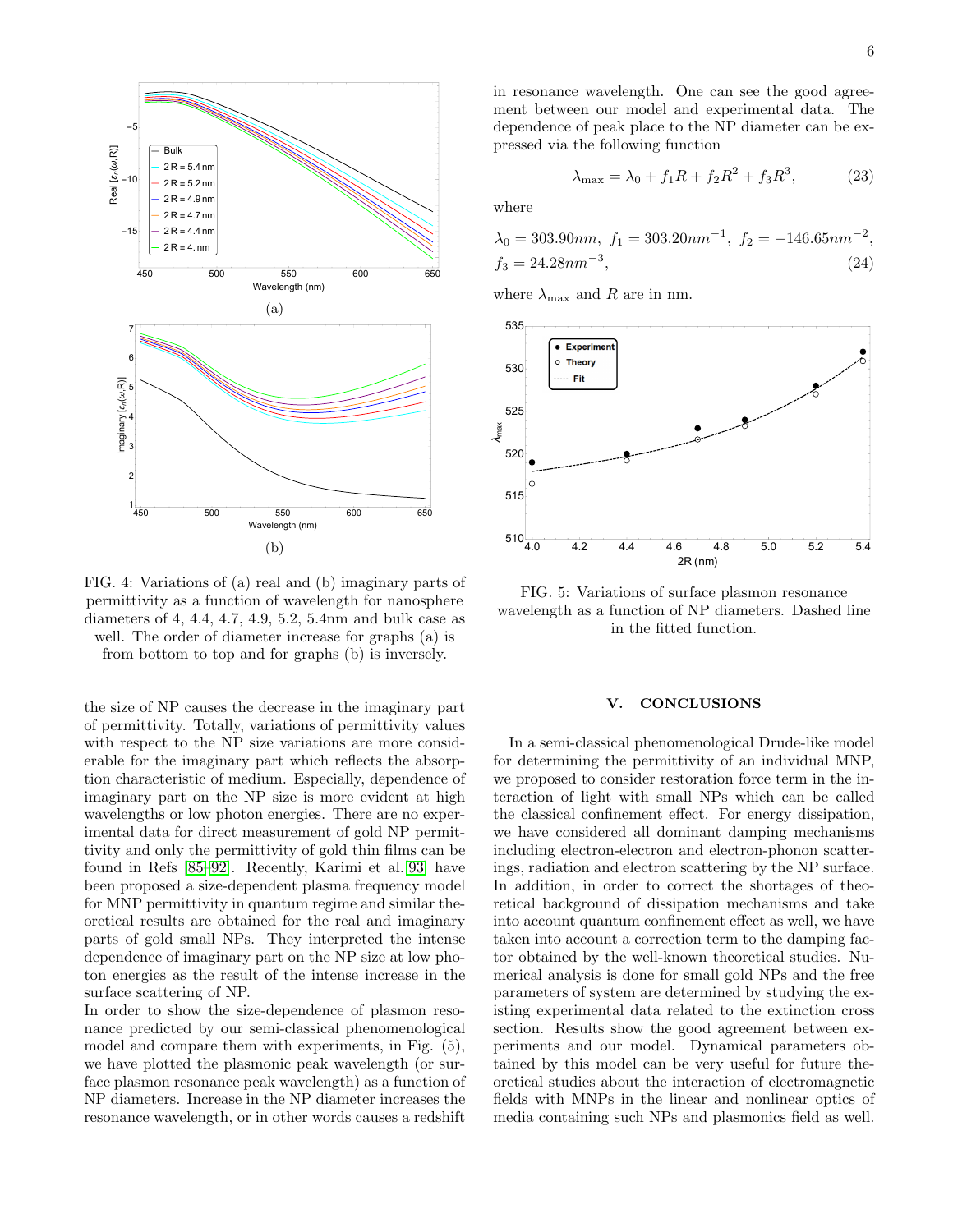- <span id="page-6-0"></span>[1] W. P. McConnell, J. P. Novak, L. C. Brousseau, R. R. Fuierer, R. C. Tenent, and D. L. Feldheim, "Electronic and optical properties of chemically modified metal nanoparticles and molecularly bridged nanoparticle arrays," (2000).
- <span id="page-6-32"></span>[2] U. Kreibig and M. Vollmer, [Optical properties of metal](https://books.google.com/books?id=jYhRAAAAMAAJ) [clusters](https://books.google.com/books?id=jYhRAAAAMAAJ), Springer series in materials science No. v. 25 (Springer, 1995).
- <span id="page-6-1"></span>[3] M. Faraday, Philosophical Transactions of the Royal Society of London , 145 (1857).
- <span id="page-6-2"></span>[4] C. Bohren and D. Huffman, [Absorption and Scattering](https://books.google.com/books?id=ib3EMXXIRXUC) [of Light by Small Particles](https://books.google.com/books?id=ib3EMXXIRXUC), Wiley Science Series (Wiley, 2008).
- <span id="page-6-3"></span>[5] K. A. Willets and R. P. Van Duyne, Annu. Rev. Phys. Chem. 58, 267 (2007).
- <span id="page-6-4"></span>[6] S. Nie and S. R. Emory, science 275, 1102 (1997).
- <span id="page-6-5"></span>[7] M. Osawa, in Near-field optics and surface plasmon polaritons (Springer, 2001) pp. 163–187.
- <span id="page-6-6"></span>[8] R. Adato, A. A. Yanik, J. J. Amsden, D. L. Kaplan, F. G. Omenetto, M. K. Hong, S. Erramilli, and H. Altug, Proceedings of the National Academy of Sciences 106, 19227 (2009).
- <span id="page-6-7"></span>[9] J. Renger, R. Quidant, N. Van Hulst, and L. Novotny, Physical review letters 104, 046803 (2010).
- <span id="page-6-8"></span>[10] P. Genevet, J.-P. Tetienne, E. Gatzogiannis, R. Blanchard, M. A. Kats, M. O. Scully, and F. Capasso, Nano letters 10, 4880 (2010).
- <span id="page-6-9"></span>[11] T. Kosako, Y. Kadoya, and H. F. Hofmann, Nature Photonics 4, 312 (2010).
- <span id="page-6-10"></span>[12] S. A. Maier and H. A. Atwater, Journal of applied physics 98, 10 (2005).
- <span id="page-6-11"></span>[13] J. Pendry, Nature **423**, 22 (2003).
- <span id="page-6-12"></span>[14] J. Pendry, Nature Materials 5, 599 (2006).
- <span id="page-6-13"></span>[15] H. A. Atwater and A. Polman, in Materials For Sustainable Energy: A Collection of Peer-Reviewed Research and Review Articles from Nature Publishing Group (World Scientific, 2011) pp. 1–11.
- <span id="page-6-14"></span>[16] M. W. Knight, H. Sobhani, P. Nordlander, and N. J. Halas, Science 332, 702 (2011).
- <span id="page-6-15"></span>[17] N. Yu and F. Capasso, JOSA B 27, B18 (2010).
- <span id="page-6-16"></span>[18] N. Yu, P. Genevet, M. A. Kats, F. Aieta, J.-P. Tetienne, F. Capasso, and Z. Gaburro, science 334, 333 (2011).
- <span id="page-6-17"></span>[19] C. Burda, X. Chen, R. Narayanan, and M. A. El-Sayed, Chemical reviews 105, 1025 (2005).
- <span id="page-6-18"></span>[20] E. Katz and I. Willner, Angewandte Chemie International Edition 43, 6042 (2004).
- <span id="page-6-19"></span>[21] L. Hirsch, R. Stafford, N. Sershen, N. Halas, J. Hazle, and J. West, Proc Natl Acad Sci 100, 113549 (2003).
- [22] X. Huang, I. H. El-Sayed, W. Qian, and M. A. El-Sayed, Journal of the American Chemical Society 128, 2115 (2006).
- [23] I. H. El-Sayed, X. Huang, and M. A. El-Sayed, Cancer letters 239, 129 (2006).
- [24] D. P. O'Neal, L. R. Hirsch, N. J. Halas, J. D. Payne, and J. L. West, Cancer letters 209, 171 (2004).
- [25] C. Loo, A. Lowery, N. Halas, J. West, and R. Drezek, Nano letters 5, 709 (2005).
- [26] P. K. Jain, I. H. El-Sayed, and M. A. El-Sayed, nano today 2, 18 (2007).
- [27] X. Huang, P. K. Jain, I. H. El-Sayed, and M. A. El-Sayed, (2007).
- <span id="page-6-20"></span>[28] L. R. Hirsch, R. J. Stafford, J. Bankson, S. R. Sershen, B. Rivera, R. Price, J. D. Hazle, N. J. Halas, and J. L. West, Proceedings of the National Academy of Sciences 100, 13549 (2003).
- <span id="page-6-21"></span>[29] R. Elghanian, J. J. Storhoff, R. C. Mucic, R. L. Letsinger, and C. A. Mirkin, Science 277, 1078 (1997).
- <span id="page-6-22"></span>[30] A. J. Haes and R. P. Van Duyne, Journal of the American Chemical Society 124, 10596 (2002).
- <span id="page-6-23"></span>[31] K. Sokolov, M. Follen, J. Aaron, I. Pavlova, A. Malpica, R. Lotan, and R. Richards-Kortum, Cancer research 63, 1999 (2003).
- [32] I. H. El-Sayed, X. Huang, and M. A. El-Sayed, Nano letters 5, 829 (2005).
- <span id="page-6-24"></span>[33] Y. Wang, X. Xie, X. Wang, G. Ku, K. L. Gill, D. P. O'Neal, G. Stoica, and L. V. Wang, Nano Letters 4, 1689 (2004).
- <span id="page-6-25"></span>[34] N. L. Rosi and C. A. Mirkin, Chemical reviews  $105$ , 1547 (2005).
- <span id="page-6-26"></span>[35] C. v. Fragstein and H. Römer, Zeitschrift für Physik 151, 54 (1958).
- <span id="page-6-27"></span>[36] H. Römer and C. v. Fragstein, Zeitschrift fuer Physik 163, 27 (1961).
- <span id="page-6-28"></span>[37] C. Von Fragstein and F. Schoenes, Zeitschrift für Physik 198, 477 (1967).
- <span id="page-6-29"></span>[38] R. Gans and H. Happel, Annalen der Physik 334, 277 (1909).
- <span id="page-6-30"></span>[39] M. A. García, Journal of Physics D: Applied Physics 44. 283001 (2011).
- [40] H. Hövel, S. Fritz, A. Hilger, U. Kreibig, and M. Vollmer, Physical Review B 48, 18178 (1993).
- [41] C. Voisin, N. Del Fatti, D. Christofilos, and F. Vallee, Journal of Physical Chemistry B 105, 2264 (2001).
- [42] R. D. Averitt, S. L. Westcott, and N. J. Halas, JOSA B 16, 1824 (1999).
- [43] S. Link and M. A. El-Sayed, The Journal of Physical Chemistry B 103, 4212 (1999).
- [44] S. Kubo, A. Diaz, Y. Tang, T. S. Mayer, I. C. Khoo, and T. E. Mallouk, Nano Letters 7, 3418 (2007).
- [45] G. V. Hartland, Chemical reviews **111**, 3858 (2011).
- [46] J. B. Monteiro-Filho and L. A. Gómez-Malagón, JOSA B 29, 1793 (2012).
- [47] P. K. Jain, K. S. Lee, I. H. El-Sayed, and M. A. El-Sayed, The journal of physical chemistry B 110, 7238 (2006).
- [48] G. V. Naik, V. M. Shalaev, and A. Boltasseva, Advanced Materials 25, 3264 (2013).
- [49] M. M. Alvarez, J. T. Khoury, T. G. Schaaff, M. N. Shafigullin, I. Vezmar, and R. L. Whetten, The Journal of Physical Chemistry B 101, 3706 (1997).
- [50] A. Pinchuk, G. Von Plessen, and U. Kreibig, Journal of Physics D: Applied Physics 37, 3133 (2004).
- [51] N. K. Grady, N. J. Halas, and P. Nordlander, Chemical Physics Letters 399, 167 (2004).
- [52] S. Bruzzone, M. Malvaldi, G. P. Arrighini, and C. Guidotti, The Journal of Physical Chemistry B 108, 10853 (2004).
- <span id="page-6-31"></span>[53] L. B. Scaffardi and J. O. Tocho, Nanotechnology 17, 1309 (2006).
- <span id="page-6-33"></span>[54] N. Sepehri Javan and S. Homami, Physics of Plasmas 22, 082311 (2015).
- [55] N. Sepehri Javan, Journal of Applied Physics 118, 073104 (2015).